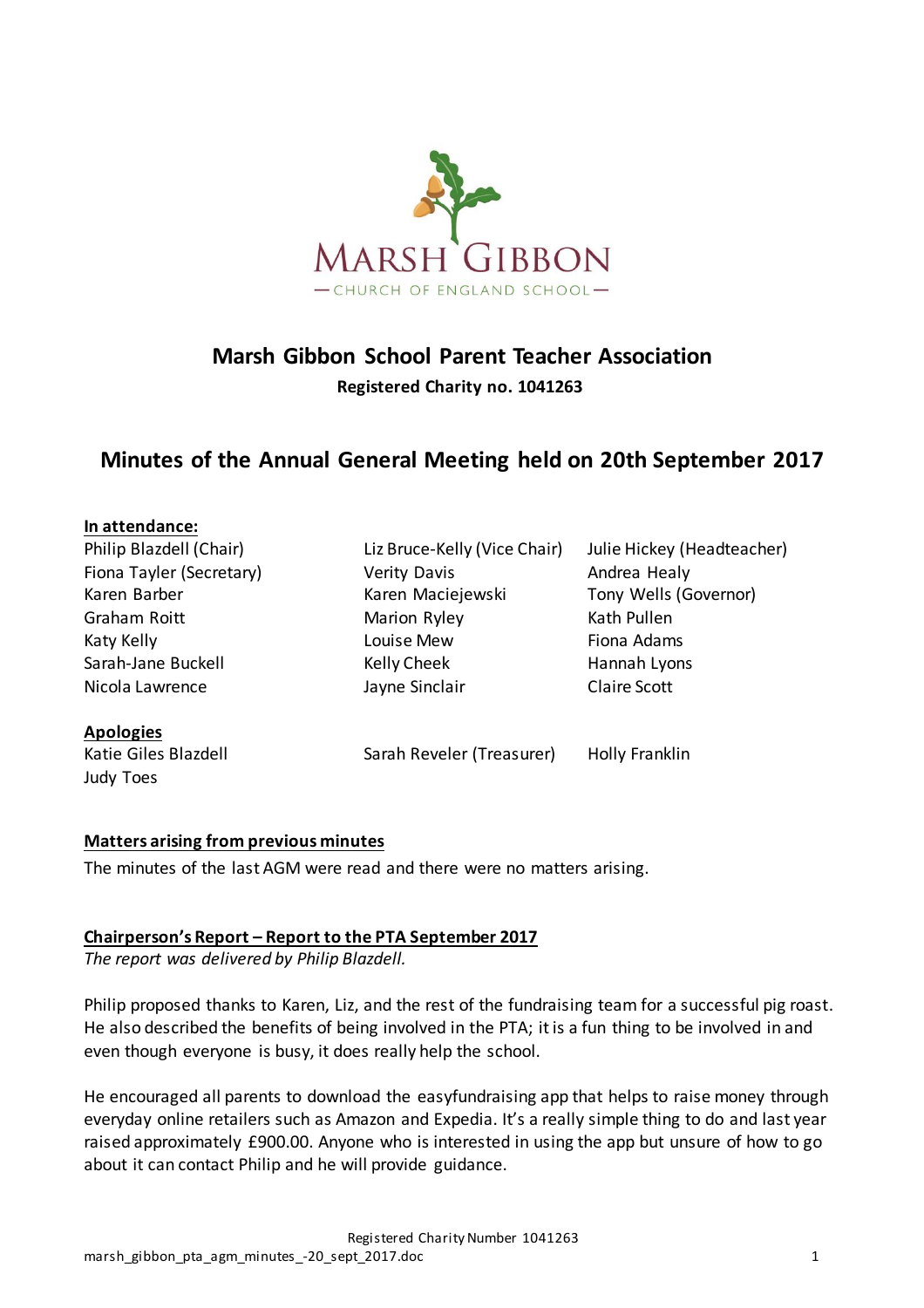Philip also spoke about how good the school is, and gave thanks to everyone involved in its running from the catering staff to the teaching staff. Lastly, he encouraged anyone who has a fundraising or activity suggestion to get involved and contact him; he will support you.

### **Headteacher Report - Report to the PTA September 2017**

*The report was delivered by Julie Hickey.* 

This is my 7<sup>th</sup> year at Marsh Gibbon and we have achieved a great deal in that time. By 'we' I mean the staff, Governors and the PTA working together to ensure that improvements happen and children's education is enhanced. Our Vision Statement is 'Opportunities for All; Foundations for Life'. We strive to be an inclusive school and offer many opportunities to all children – whether girl or boy, high achieving or with additional needs. We aim to excel in all subjects as some children may be more interested in sport or art or music for example. I want children at this school to feel nurtured and leave us prepared for life in the 21<sup>st</sup> Century. I want them to look back and think 'I enjoyed my time at primary school'. It is not always about high achievement but more about being inspired to be a 'lifelong learner' – interested, inspired to leave us with a love of learning.

Since being at Marsh Gibbon we have seen a lot of changes and the PTA have been part of that with their financial support but also their encouragement and help in so many other ways. The Pod, the extra classrooms, the offices, hot meals, sporting facilities etc.

All these things cost money and going forward I continue to dream big (*pictures of the plan for the sporting area were shared at this point*). This is going to happen before half-term due to a successful bid for funding from the National Lottery.

Other ideas are:

- Re-turf front of school hall
- New equipment exercise aimed at older children
- $\bullet$  IT equipment new laptops and tablets.
- Improve Resource room double glaze windows, insulate so that a library can go in there.
- Next stage of expansion toilets for older children

We had hoped to have purchased 'Learn Pads' before now but our internet connection does not support them at present. I am working with our 'Turn it on' to try to remedy this and improve the speed.

We do have some money towards some of the ideas and I will continue to seek out funding from other sources but going forward the children and the PTA will have a say in prioritising funding.

Note: Donations from the PTA for "class money" has been pulled from the budget.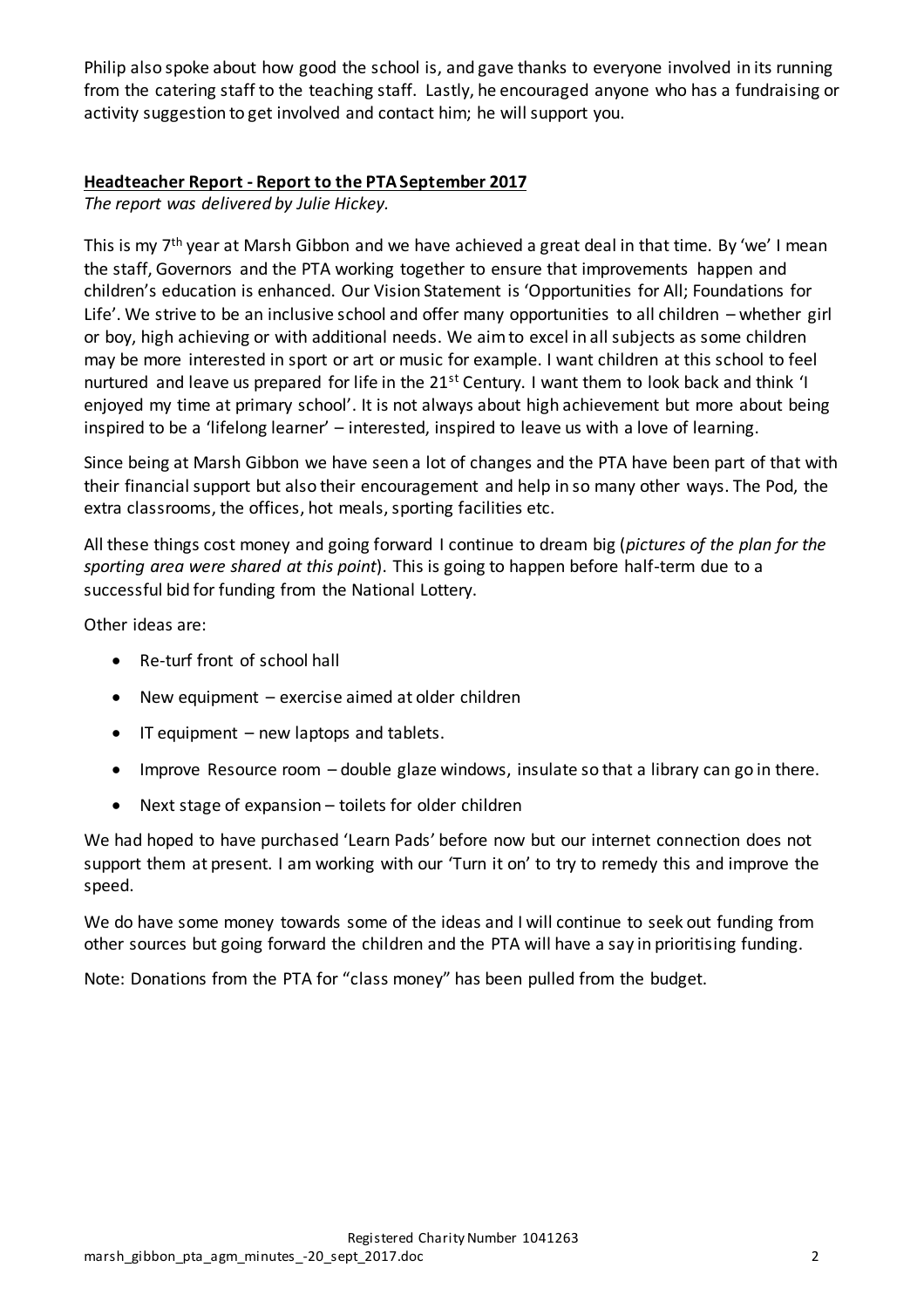#### **Treasurer's Report and Accounts Summary for year ended 31 August 2017**

*(The report and summary of accounts were delivered by Katy Kelly on Sarah's behalf).* 

We raised a grand total of £5574.85 for the last school year.

We had a strong finish to 2017 with the Pig Roast, which continues to be our biggest fundraiser, raising a grand total of £2665.26.

Some of our other fundraisers were: Film & Disco Nights - £192.82 Christmas Fayre - £1348.43 Eggstravangza - £127.95 Art Show - £346.43 Merry Go Round - £105.00 Easy Fundraising - £373.27 Back to School Disco – 280.00

The PTA paid for the coaches for the Y6 residential course (£500.00) and also paid for PTA membership costs, which covers our insurance and various other costs associated with the running of the PTA which totalled £101.00.

We start this year with a total of £13826.32 in our account, this money will go back into the school to assist in our children's education.

Thank you to everyone who attends the fundraising events and helping out when they can, it really is appreciated.

Sarah Reveler

Treasurer *Marsh Gibbon School PTA* [treasurer@marshgibbonpta.org.uk](mailto:treasurer@marshgibbonpta.org.uk)

*Following the summary from the Treasurer some parents raised the point that the planned playground equipment is aimed at year 5 and year 6. The response was that it is important to have activities for the older children now that the school accommodates year 5 and year 6 children. Having equipment suitable for the older children gives the younger ones more space as well as providing age-appropriate activities for the older ones.* 

*Claire Scott asked whether the school is looking at revamping outdoor activities that are available for the younger children. VD responded that the playground must be resurfaced before the playground activities (such as hopscotch) can be refreshed. It was suggested that the painting could be carried out by someone appointed by the school in the short term until the resurfacing is done.* 

*It was agreed that costings for a variety of projects should be presented to the parents, possibly in the form of an online survey so fundraising objectives can be set.* 

*Kath Pullen reminded us that the money raised from the art show is to be spent on art materials.*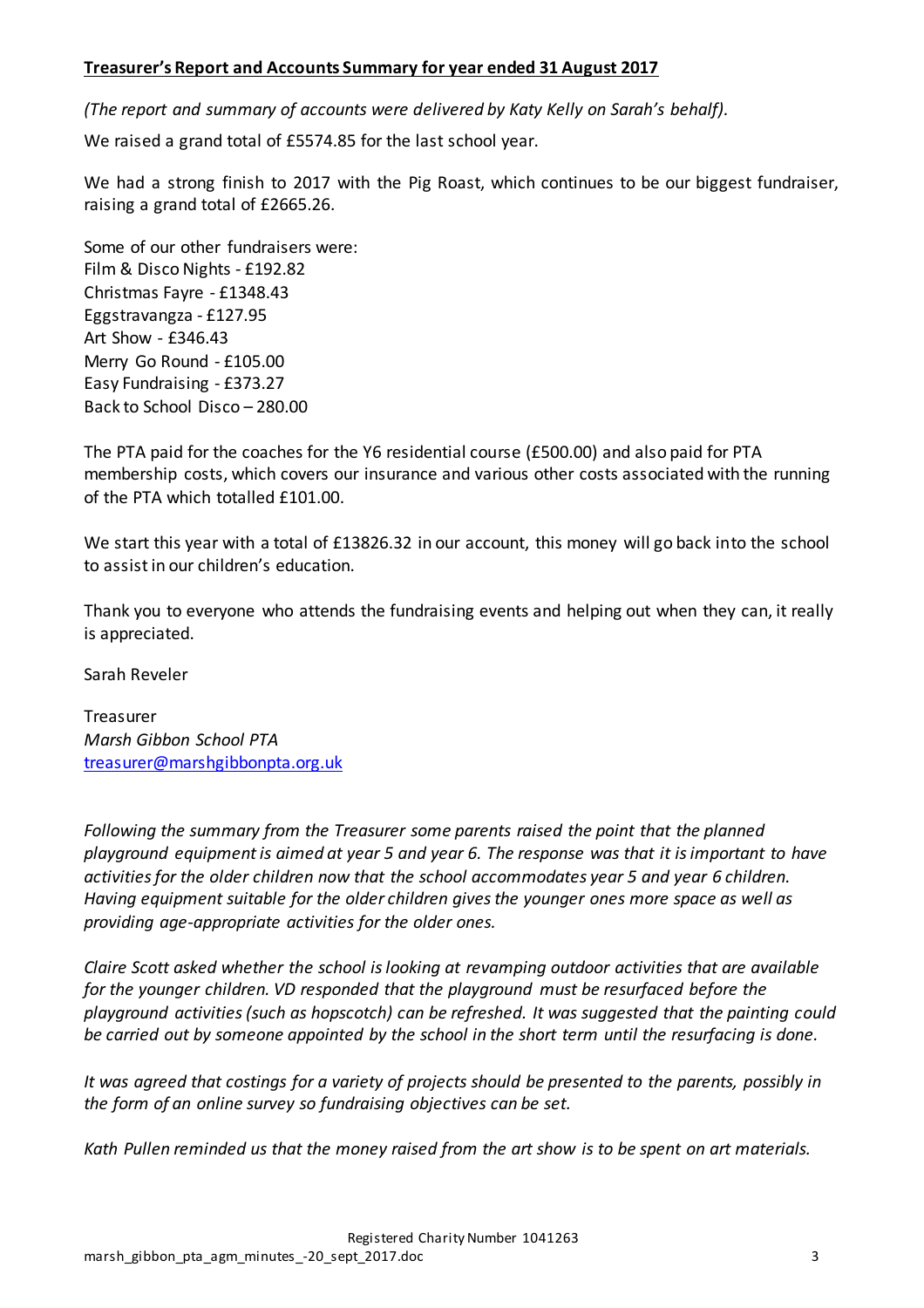*PB added that the PTA is always looking at the return on investment and the service costs for any new facilities.*

# **Governors Report – Report to the PTA September 2017**

#### *The report was delivered by Tony Wells*

On behalf of the Governing Board, Tony thanked the PTA for the money it has raised for the school. Additionally, he would like the IT infrastructure issues that have prevented the school moving forwards with getting tablets to be resolved in the near future. The PTA had agreed to fund part of the cost, and a parent had also donated some money.

#### **Election of Officers**

**Chair: Philip Blazdell**

Nominated By: Liz Bruce-Kelly

Seconded: Marion Ryley

#### **Secretary: Nicola Lawrence**

Nominated By: Jayne Sinclair

Seconded: Philip Blazdell

**Vice Chair:** Liz Bruce-Kelly

Nominated By: Philip Blazdell

Seconded: Marion Ryley

**Treasurer:** Sarah Reveler

Nominated by: Liz Bruce-Kelly

Seconded by: Philip Blazdell

#### **Other PTA roles:**

#### **Fundraising Coordinators: Claire Scott and Karen Barber**

Nominated By: Karen Barber and Claire Scott respectively

#### **Class Reps:**

| <b>Butterflies:</b> | Claire Scott and Kelly Cheek                                  |
|---------------------|---------------------------------------------------------------|
| Owls:               | Louise Mew, Fiona Adams, and Katie Giles-Blazdell             |
| Dragons:            | Karen Barber and Claire Scott                                 |
| <b>Rabbits:</b>     | Sarah-Jane Buckell and Jayne Sinclair                         |
| Hedgehogs:          | Karen Barber and Melanie Ash                                  |
| Foxes:              | Marion Ryley, Katy Kelly, and Karen Maciejewski               |
| Eagles:             | Andrea Healy, Charlotte Vaughn and Helen Fryer (Helen is TBC) |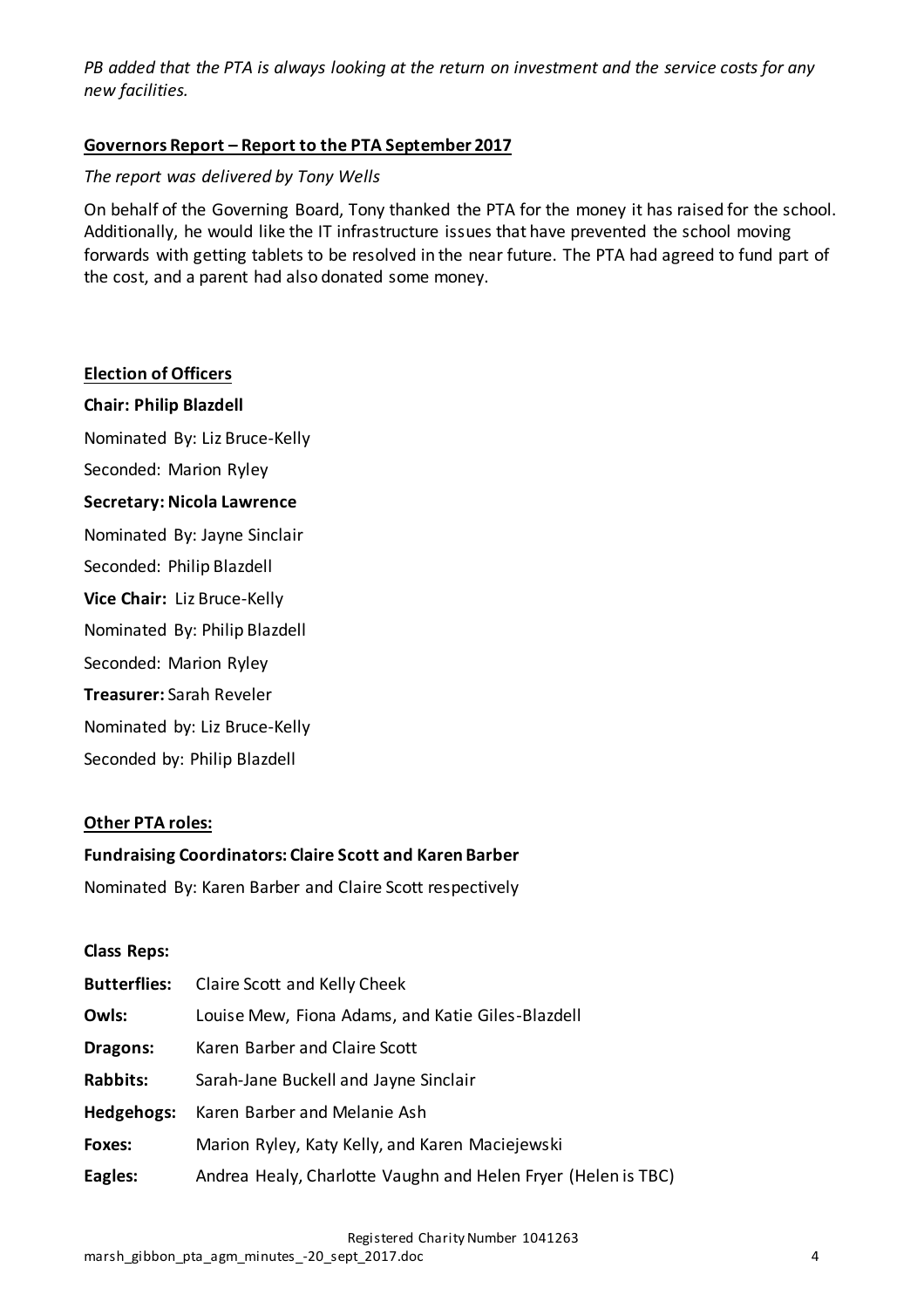Note: Class reps meet each half term and share information from the meetings and fundraising activity requirements with other parents in their class. There is a Fundraising and class reps Facebook group.

It was noted that the PTA and class Facebook groups need to be updated. SJB suggested that it would be helpful to new parents to know about the Facebook groups. MR requested that parents who no longer have children at the school be removed from the groups. It was agreed that the previous year 6 Facebook group would remain active (it has been renamed). VD reminded us that the Facebook groups are run by the PTA and not the school.

# **PTA Events:**

# **2017 to 2018 Programme of events:**

Please send potential fundraising ideas to Claire Scott and Karen Barber.

- **Macmillan Coffee morning:** 29th September. JH requested help from parents for the event. SJB requested that parents are asked not to bake or donate cakes that contain nuts which is to be communicated through the school newsletter.
- **Film nights** for all children. The film must be a U certificate. LM happy to continue film night but now has a new job. A qualified first aider must be present (PB is also a first aider). Film nights might move to a Thursday night so as not to interfere with the village Beavers and Cubs groups. KK agreed to show LM how to plan and coordinate a film night. PB is getting better price for pizza.
- **Christmas Fayre:** 24<sup>th</sup> November
- **Pig Roast:** Not discussed

# **AOB**

- MR raised that the use of the word PTA when requesting help encourages those who do not attend the meetings to feel that they don't have to do anything. Instead, requests for help should be addressed to *parents*, and parents should be reminded that everyone is automatically a member of the PTA. KP added that although JH or VD attend each PTA meeting, other members of the teaching staff do not regularly. JS agreed that it would be nice for teachers to attend occasionally to encourage communication between parents and teaching staff.
- LM requested some kind of communication about non-official school matters such as the Achievements book. VD suggested that such information be put on class Facebook groups where it can be easily updated. SJB suggested that it would be helpful for staff pictures to go on the website but this has already been discussed and rejected by the teaching staff. Photos of staff members are in the school entrance. It was also raised that parents don't know who new teachers are, and suggested that a meet the teacher session on transition day would help.
- GR asked to see the PTA constitution and stated that the accounts should have been presented rather than just the summary. SR to bring the constitution to next meeting.